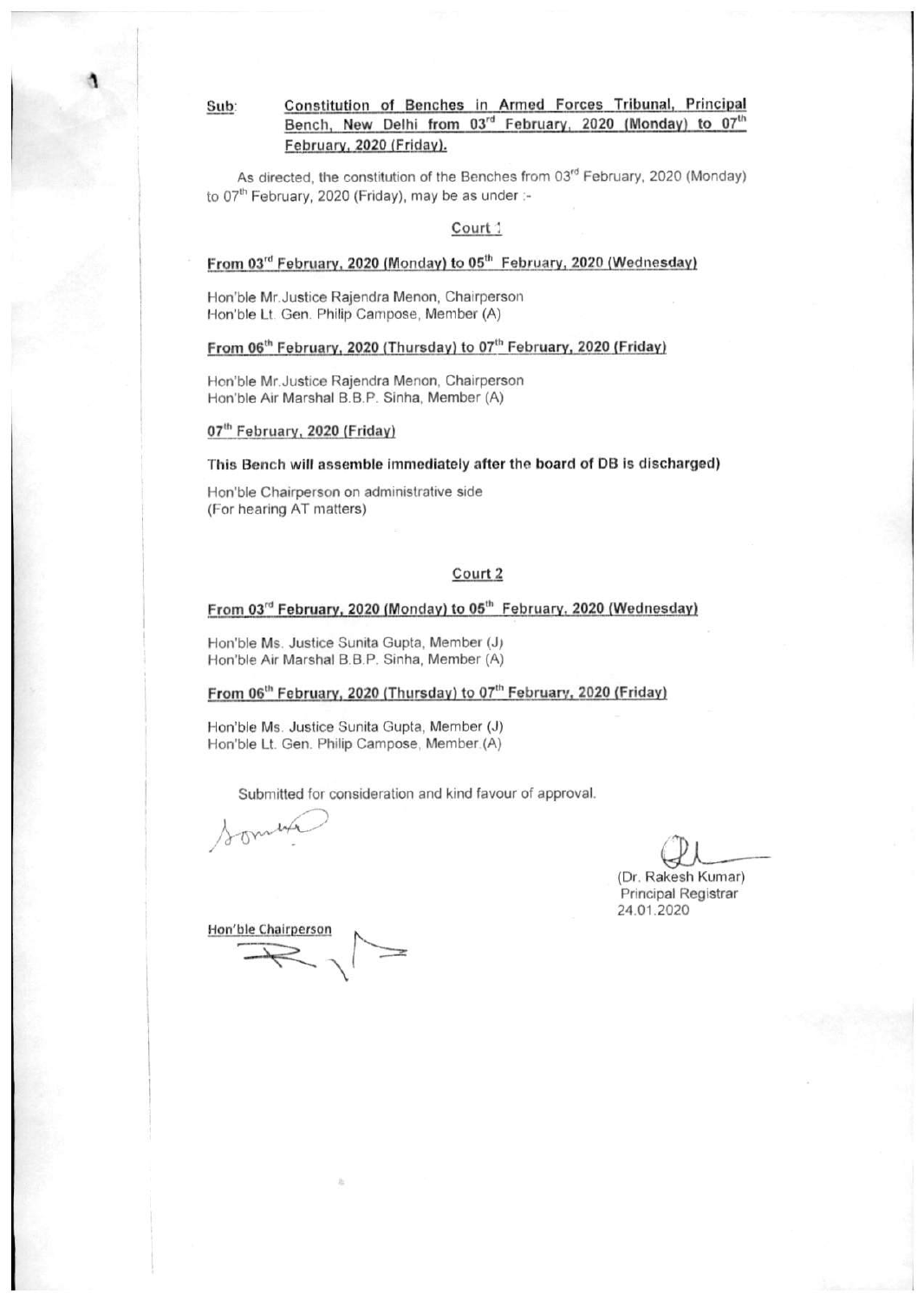# **ARMED FORCES TRIBUNAL, PRINCIPAL BENCH, NEW DELHI LIST OF BUSINESS**

**Date: 03-02-2020**

**Timing: 10:30 AM to 01.00 PM & 02.00 PM to 04.30 PM**

## **COURT No. 1 (Ground Floor)**

## **THIS BENCH WILL ASSEMBLE AT 1200 NOON**

### **CORAM:**

### **HON'BLE THE CHAIRPERSON HON'BLE LT. GEN. PHILIP CAMPOSE**

| <u>S.<br/>No.</u> | Case No.             | <b>Parties Name</b>                           | <b>Advocate for Petitioner /</b><br><b>Respondents</b> |
|-------------------|----------------------|-----------------------------------------------|--------------------------------------------------------|
|                   | <b>For Admission</b> |                                               |                                                        |
| 1.                | OA 216/2020          | No 5346017A Ex L/Nk/DSC Dhan Kaji<br>Gurung   | Mr US Maurya                                           |
|                   |                      | V/s                                           |                                                        |
|                   |                      | UOI & Ors.                                    | Mr. J S Rawat                                          |
| 2.                | OA 217/2020          | No 4180906K Ex Nk/DSC Darwan<br>Singh Dhami   | Mr US Maurya                                           |
|                   |                      | V/s                                           |                                                        |
|                   |                      | UOI & Ors.                                    | Mr. S D Windlesh                                       |
| 3.                | OA 219/2020          | No. 10182455-M Sep/DSC Yogendra<br>Ram        | Mr. U S Maurya                                         |
|                   |                      | V/s                                           |                                                        |
|                   |                      | UOI & Ors.                                    | Mr. Y P Singh                                          |
| 4.                | OA 220/2020          | No. 1082263-Y L/Nk/DSC Sahadev<br>Singh Tomar | Mr. U S Maurya                                         |
|                   |                      | V/s                                           |                                                        |
|                   |                      | UOI & Ors.                                    | Mr. S P Sharma                                         |
| 5.                | OA 232/2020          | Gp Capt Sanjiv Dubey (18309-T)                | Mr. Ajit Kakkar & Associates                           |
|                   |                      | V/s                                           |                                                        |
|                   |                      | UOI & Ors.                                    | None                                                   |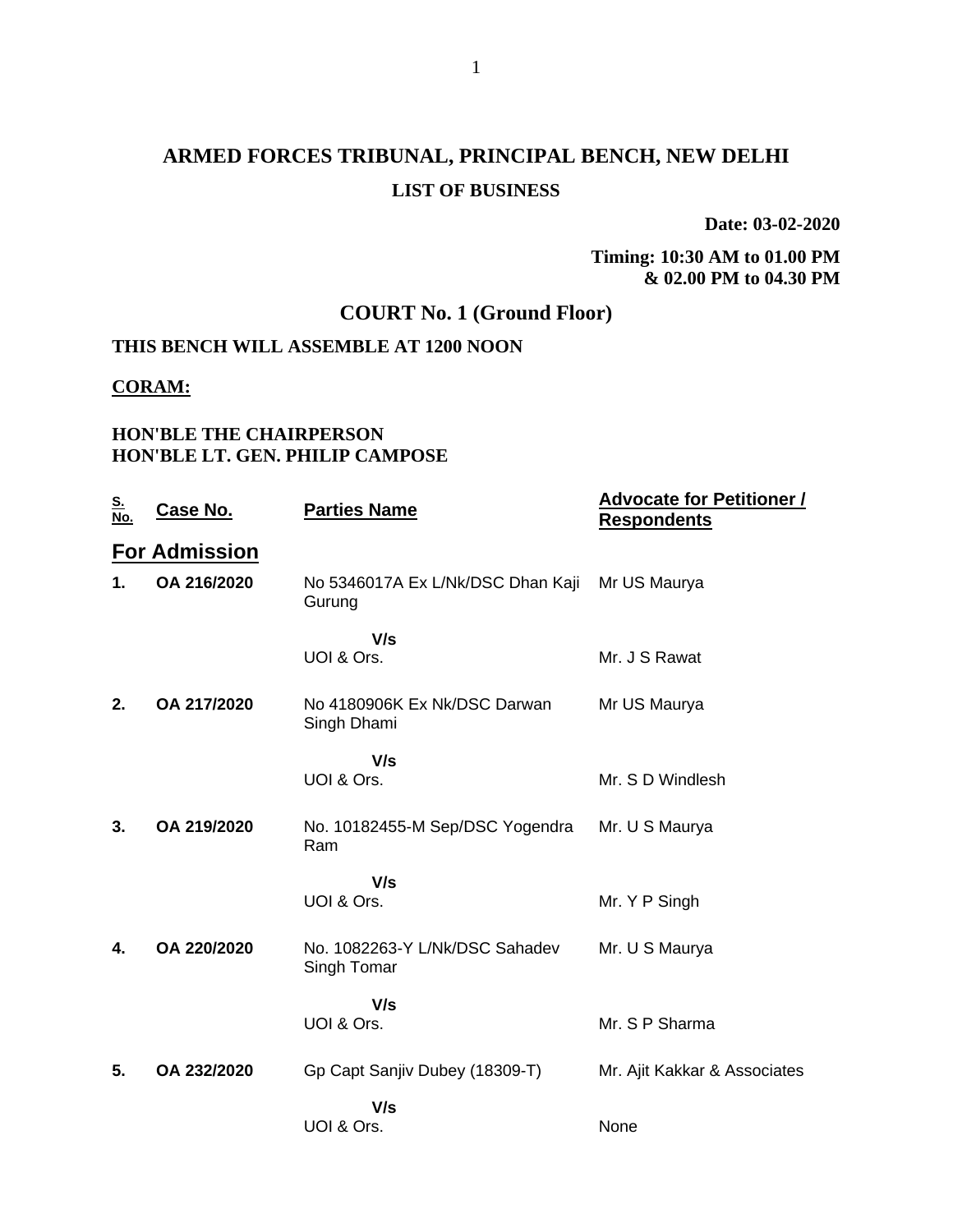**6. OA (Dy No 7483/2020 (For withdrawal)** 18785-S Air Cmde Ashutosh Lal, VM  **V/s** UOI & Ors. Mr. Ankur Chhibber None

# **For Execution**

| MA 185/2020  | No 28261G Wg Cdr Vyomika Singh Mr SS Pandey |                     |
|--------------|---------------------------------------------|---------------------|
| OA 1740/2019 | V/s                                         |                     |
|              | UOI & Ors                                   | Mr Harish V Shankar |

## **For Orders**

| 8.  | MA 217/2020<br>in<br>OA 1270/2017       | Ex Sepoy Ashok Kumar<br>V/s             | Mr. Angsuman Ojha & Rohit<br>Pratap   |
|-----|-----------------------------------------|-----------------------------------------|---------------------------------------|
|     |                                         | UOI & Ors                               | Dr. Vijendra Singh Mahndiyan          |
| 9.  | MA 241/2020<br>in<br>OA 1619/2017       | Ex Sigman Ranbir Singh (No<br>14210175) | Mr Pramod Kumar Tiwari                |
|     |                                         | V/s                                     |                                       |
|     |                                         | UOI & Ors                               | Mr. Y P Singh                         |
| 10. | MA 252/2020<br>in                       | Cdr Srimali Venkiteela (04659 N)        | Mr Angsuman Ojha & Arunima<br>Dwivedi |
|     | OA 39/2018                              | V/s<br>UOI & Ors                        | Mr. J S Yadav                         |
|     |                                         |                                         |                                       |
| 11. | MA 253/2020<br><i>in</i><br>OA 145/2017 | Smt Vaishali Butalia<br>V/s             | Mr Angsuman Ojha & Arunima<br>Dwivedi |
|     |                                         | UOI & Ors                               |                                       |
|     |                                         |                                         | Mr. Prabodh Kumar                     |
| 12. | MA 255/2020<br>in                       | IC-65116K Lt Col Gaurav Bhakhri         | Mr. A K Srivastava                    |
|     | OA 1869/2018                            | V/s                                     |                                       |
|     |                                         | UOI & Ors.                              | Mr. Harish V Shankar                  |
|     |                                         |                                         |                                       |

# **For Hearing**

| 13. OA 532/2019 | JC-246877K Ex Nb Ris Rohitashy Mr. VS Kadian |                   |
|-----------------|----------------------------------------------|-------------------|
| with            | Kumar                                        |                   |
| MA 1106/2019 &  |                                              |                   |
| MA 220/2020     | V/s                                          |                   |
|                 | UOI & Ors.                                   | Ms. Barkha Babbar |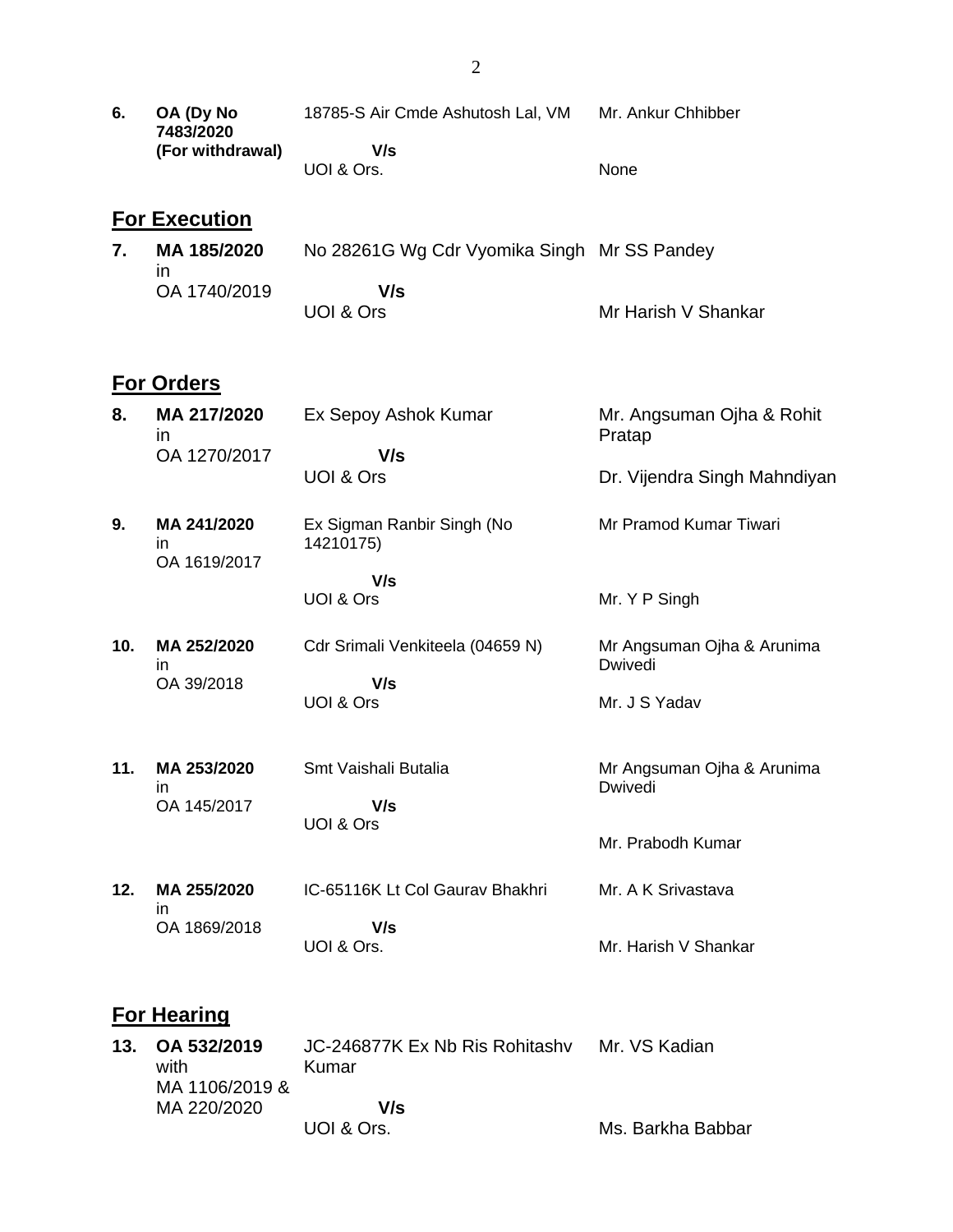| 14. | OA 565/2019  | No. 704406-B EX Sgt Suresh Singh Mr. Virender Singh Kadian<br><b>Bisht</b> |                                       |
|-----|--------------|----------------------------------------------------------------------------|---------------------------------------|
|     |              | V/s<br>UOI & Ors.                                                          | Mr Neeraj, Sr CGSC for R 1 &<br>$3-5$ |
| 15. | OA 2362/2019 | JC-559863F Sub/DSC Rama Sah                                                | Mr. U S Maurya                        |
|     |              | V/s<br>UOI & Ors.                                                          | Mr. J S Rawat                         |
| 16  | OA 2364/2019 | No 1480458 Y Sep/DSC Ram<br>Ishwar Singh Yadav (No1480458 Y)               | Mr US Maurya                          |
|     |              | V/s<br>UOI & Ors.                                                          | Mr. S P Sharma                        |
| 17. | OA 2365/2019 | No. 6925156-K Sep/DSC Ashok<br>Kumar                                       | Mr. U S Maurya                        |
|     |              | V/s<br>UOI & Ors.                                                          | Ms. Barkha Babbar                     |
| 18. | OA 2366/2019 | Sep/DSC Shashi Bhushan Rai (No<br>13977957 P)                              | Mr US Maurya                          |
|     |              | V/s<br>UOI & Ors.                                                          | Ms. Barkha Babbar                     |
| 19. | OA 2369/2019 | No 4267148N Sep/DSC Uday<br>Kishor Jha                                     | Mr US Maurya                          |
|     |              | V/s<br>UOI & Ors.                                                          | Mr. Avdhesh Kumar Singh               |
| 20. | OA 2370/2019 | No 3984457H L/Nk DSC Sunil Dutt Mr US Maurya                               |                                       |
|     |              | V/s<br>UOI & Ors.                                                          | Mr. Niranjan Das                      |
| 21  | OA 2371/2019 | No. 1488196-H Sep/DSC Rndhir<br><b>Kumar Ram</b>                           | Mr. U S Maurya                        |
|     |              | V/s<br>UOI & Ors.                                                          | Mr. Ashok Chaitanya                   |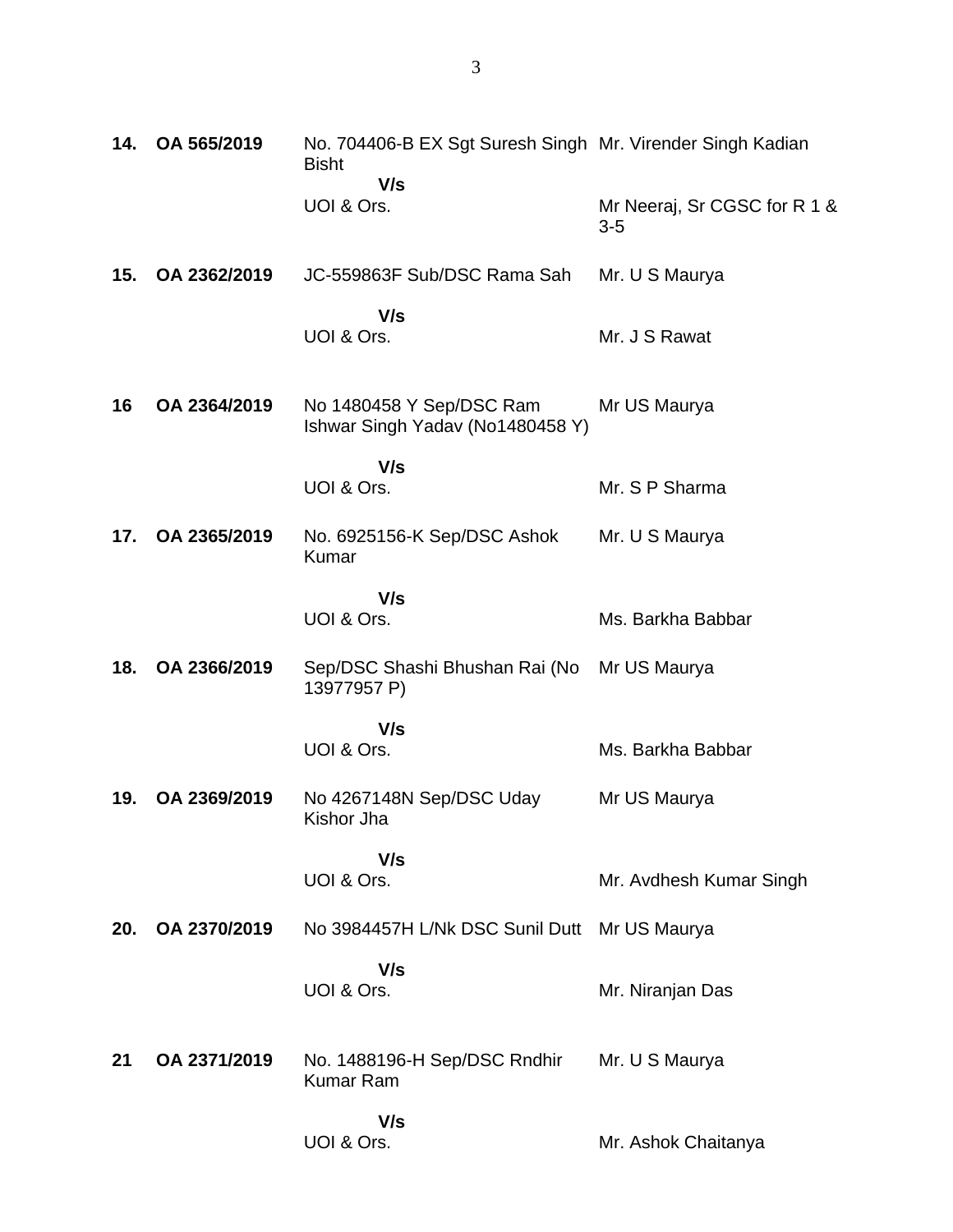| 22. | OA 2372/2019 | No. 13621540-K Sep/DSC Rajesh Mr. U S Maurya<br>Kumar     |                        |
|-----|--------------|-----------------------------------------------------------|------------------------|
|     |              | V/s<br>UOI & Ors.                                         | Mr. Shyam Narayan      |
| 23. | OA 2373/2019 | LNk/DSC Janardan Singh (No<br>8430398 A)                  | Mr US Maurya           |
|     |              | V/s<br>UOI & Ors.                                         | Mr. Neeraj, Sr. CGSC   |
| 24  | OA 2374/2019 | No 1482404W Sep/DSC Chandra Mr US Maurya<br>Prakash Singh |                        |
|     |              | V/s<br>UOI & Ors.                                         | Ms. Suman Chauhan      |
| 25. | OA 2375/2019 | LNk/DSC Chamo Singh Bora (No<br>4179173K)                 | Mr US Maurya           |
|     |              | V/s<br>UOI & Ors.                                         | Mr. J S Rawat          |
| 26. | OA 2376/2019 | No 6486415P Sep DSC Jagannath Mr US Maurya<br>Majhi       |                        |
|     |              | V/s<br>UOI & Ors.                                         | Mr. Prabodh Kumar      |
| 27. | OA 2377/2019 | Hav/DSC Daitari Dalei (No<br>10259986 M)                  | Mr US Maurya           |
|     |              | V/s<br>UOI & Ors.                                         | Mr. Satya Ranjan Swain |
| 28. | OA 2378/2019 | No 14800229W Sep/DSC Prahalad Mr US Maurya<br>Singh       |                        |
|     |              | V/s<br>UOI & Ors.                                         | Mr. K K Tyagi          |
| 29. | OA 2380/2019 | No. 15111158-K Sep/DSC Manoj<br><b>Kumar Singh</b>        | Mr. U S Maurya         |

4

# **V/s**

UOI & Ors.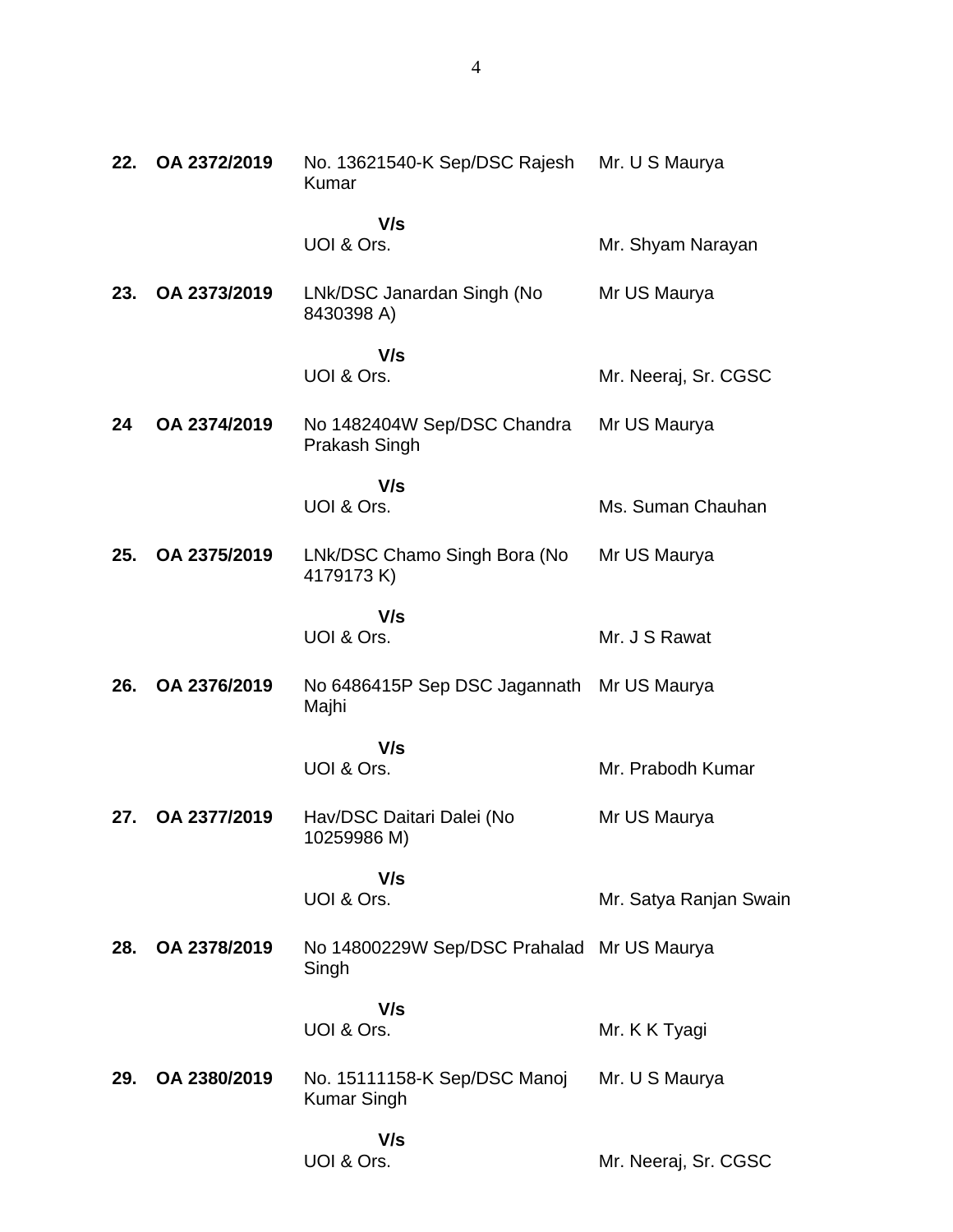| 30. | OA 2381/2019 | No 14394842W Nk/DSC Khavati<br>Sambaiah                    | Mr US Maurya     |
|-----|--------------|------------------------------------------------------------|------------------|
|     |              | V/s<br>UOI & Ors.                                          | Mr. J S Yadav    |
| 31. | OA 2382/2019 | <b>Nk/DSC Datatrey Raghunath</b><br>Gaikwad (No 4557618 Y) | Mr US Maurya     |
|     |              | V/s<br>UOI & Ors.                                          | Mr. J S Yadav    |
| 32. | OA 2383/2019 | No 6484549P Sep /DSC Koshal<br><b>Kumar Singh</b>          | Mr US Maurya     |
|     |              | V/s<br>UOI & Ors.                                          | Mr. V S Tomar    |
| 33. | OA 2398/2019 | No 8824775H Sep/DSC Rajesh<br>Singh Rathore                | Mr US Maurya     |
|     |              | V/s<br>UOI & Ors.                                          | Mr Shyam Narayan |
| 34. | OA 2400/2019 | No 14413923N Sep/DSC Rattan<br>Jeet                        | Mr US Maurya     |
|     |              | V/s<br>UOI & Ors.                                          | Mr JS Rawat      |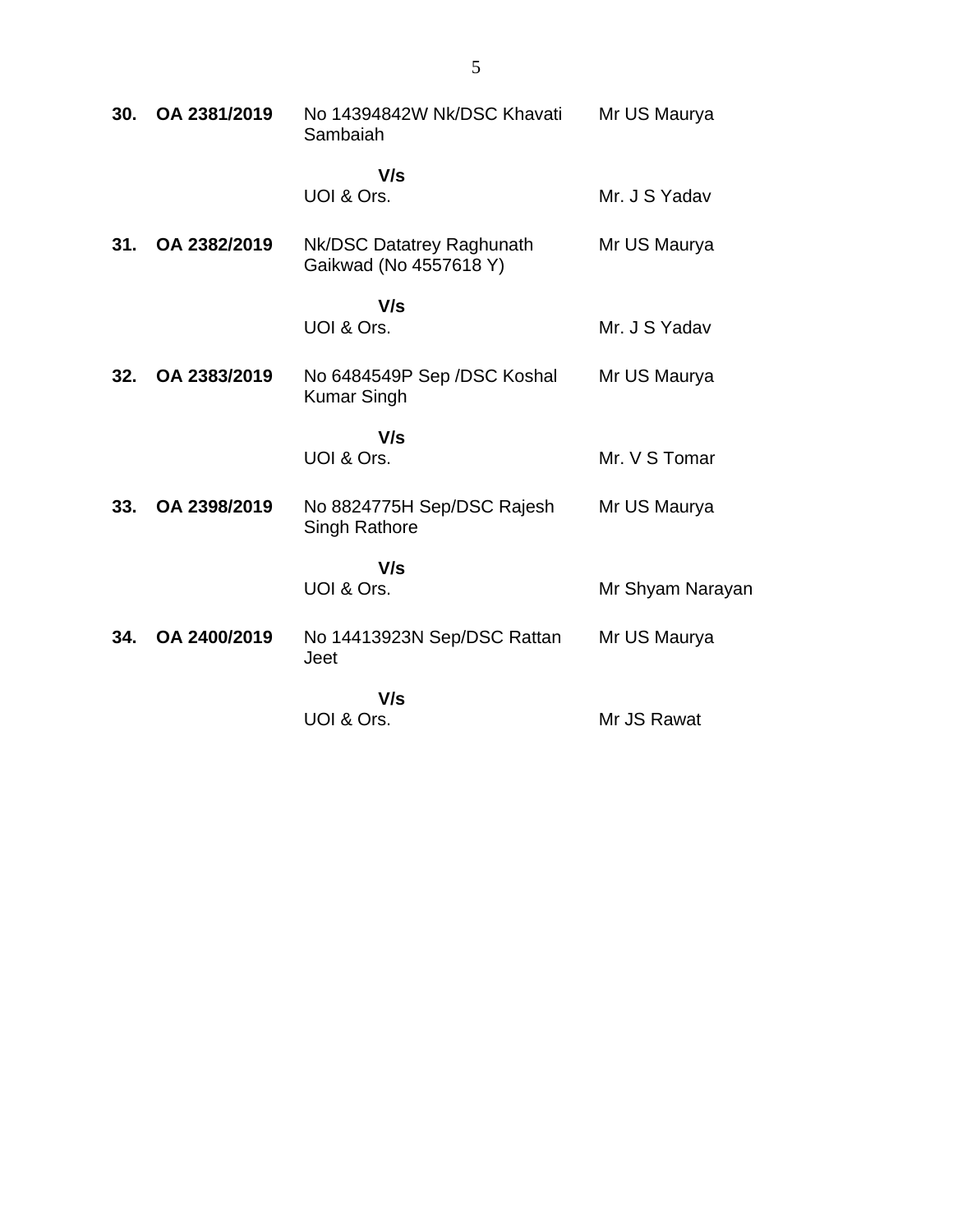# **ARMED FORCES TRIBUNAL, PRINCIPAL BENCH, NEW DELHI LIST OF BUSINESS**

**Date: 03-02-2020**

**Timing: 10:30 AM to 01.00 PM & 02.00 PM to 04.30 PM**

## **COURT No. 2 (Ground Floor)**

### **CORAM:**

### **HON'BLE MS. JUSTICE SUNITA GUPTA HON'BLE AIR MARSHAL B.B.P. SINHA**

| <u>S.</u><br>No. | Case No.                           | <b>Parties Name</b>                                                 | <u> Advocate for Petitioner /</u><br><b>Respondents</b> |
|------------------|------------------------------------|---------------------------------------------------------------------|---------------------------------------------------------|
|                  | <b>For Admission</b>               |                                                                     |                                                         |
| 1.               | OA 1694/2019                       | Ex WO Pradeep Kumar Dhillon<br>$(674730-B)$<br>V/s                  | Mr. Ved Prakash                                         |
|                  |                                    | UOI & Ors.                                                          | Mr. Ashok Chaitanya                                     |
| 2.               | OA 1695/2019                       | Sgt Dharmendra Kumar (Retd) (No Mr Manoj Kr Gupta<br>764988)<br>V/s |                                                         |
|                  |                                    | UOI & Ors.                                                          | Mr. S P Sharma                                          |
| 3.               | OA 227/2020<br>with<br>MA 249/2020 | No. 623491 Sgt Adapa Veerabhadra<br>Rao (Retd.)                     | Mr. Manoj Kr Gupta                                      |
|                  |                                    | V/s<br>UOI & Ors.                                                   | None                                                    |
| 4.               | OA 231/2020                        | Ex Sgt Pankaj Kumar Singh (780102-<br>H)                            | Mr. Omprakash Kr Srivastava &<br>Rajesh Kumar           |
|                  |                                    | V/s<br>UOI & Ors.                                                   | None                                                    |
| 5.               | OA 233/2020<br>with<br>MA 258/2020 | Ex JWO Pabitra Kumar Biswal (No<br>690008 R)                        | Mr Ajit Kakkar, Madhuri Koli &<br>Alpana Yadav          |
|                  |                                    | V/s<br>UOI & Ors.                                                   | None                                                    |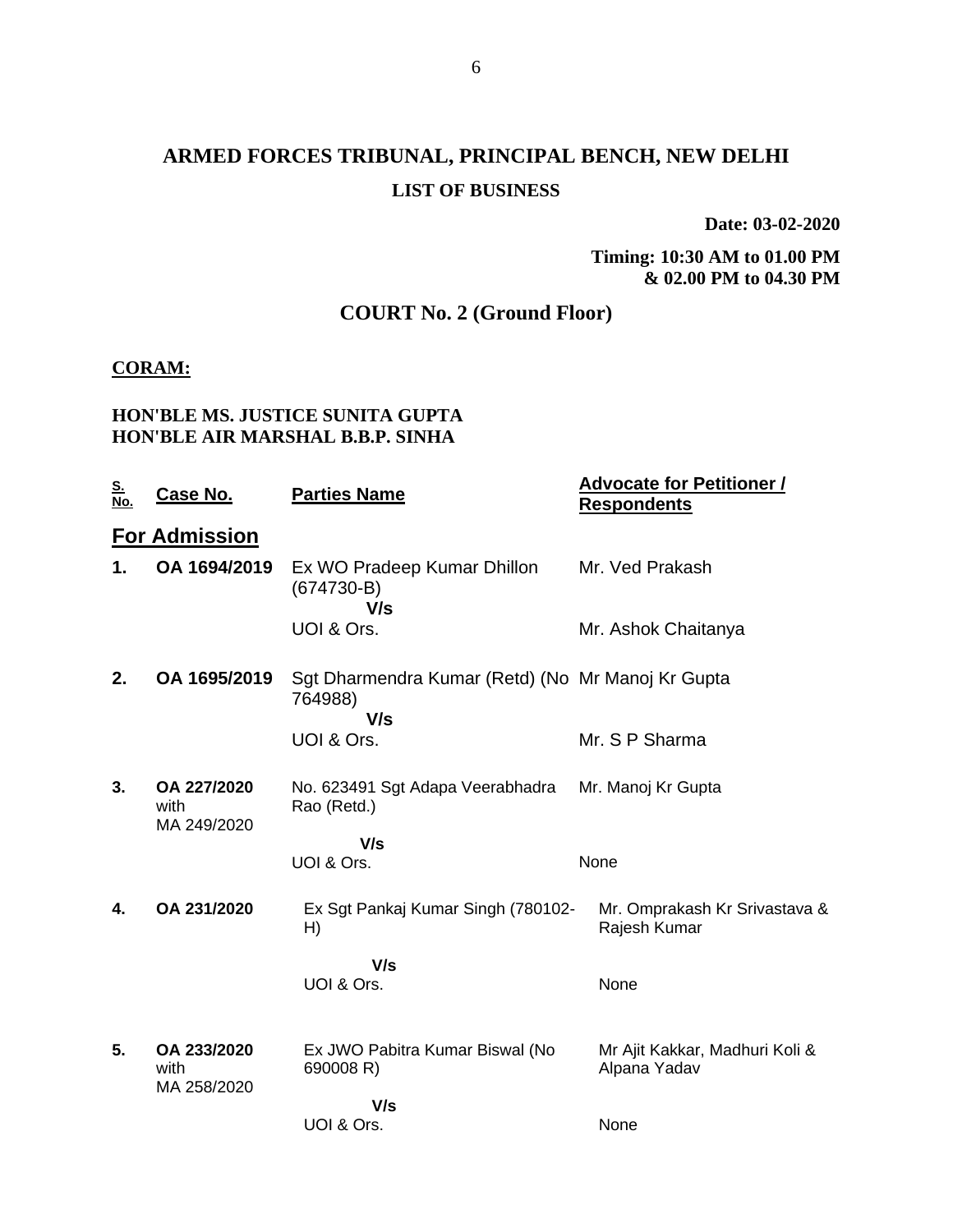| 6.  | OA 234/2020<br>with<br>MA 259/2020    | Ex Nk Dolhare Abhay Padmakar (No<br>15359040K)                    | Mr Ajit Kakkar & Associates                          |
|-----|---------------------------------------|-------------------------------------------------------------------|------------------------------------------------------|
|     |                                       | V/s<br>UOI & Ors.                                                 | None                                                 |
|     | <b>Pleadings not complete</b>         |                                                                   |                                                      |
| 7.  | OA 712/2016<br>with                   | Ex Hav Sitaram Jangir                                             | Mr. Rajesh Nandal                                    |
|     | MA 552/2016                           | V/s<br>UOI & Ors.                                                 | Mr JS Rawat                                          |
| 8.  | OA 1340/2016<br>with                  | Ex-Ear/App Ashwani Kumar Tyagi Mr. Praveen Kumar                  |                                                      |
|     | MA 1008/2016                          | V/s<br>UOI & Ors.                                                 | Mr Shyam Narayan                                     |
| 9.  | OA 170/2019<br>with<br>MA 1395/2019 & | Ex Major D Krishna Kumar (IC<br>46153H)                           | Mr SS Pandey & Associates                            |
|     | 1396/2019                             | V/s<br>UOI & Ors.                                                 | Mr. Rajesh Kumar Das                                 |
| 10. | OA 211/2019                           | WS-00184K Lt Col Anupama Dalal Mr. T Prashad                      |                                                      |
|     |                                       | V/s<br>UOI & Ors.                                                 | Mr. Tarunvir Singh Khehar for R<br>1-6, None for R-7 |
| 11. | OA 293/2019                           | Ex WO Ashok Kumar Mishra (No<br>671649 T)                         | Mr BP Vaishnav & Associates                          |
|     |                                       | V/s<br>UOI & Ors.                                                 | Mr. Arvind Patel                                     |
| 12. | OA 642/2019                           | No. 18009143-W Ex Rect Guddu<br><b>Kumar Yadav</b>                | Ms. Archana Ramesh                                   |
|     |                                       | V/s<br>UOI & Ors.                                                 | Mr VS Tomar                                          |
| 13. | OA 715/2019<br>with<br>MA 1317/2019   | No. 14264012-W Ex Hav Satyavir Mr. Virender Singh Kadian<br>Singh |                                                      |
|     | & 3325/2019                           | V/s<br>UOI & Ors.                                                 |                                                      |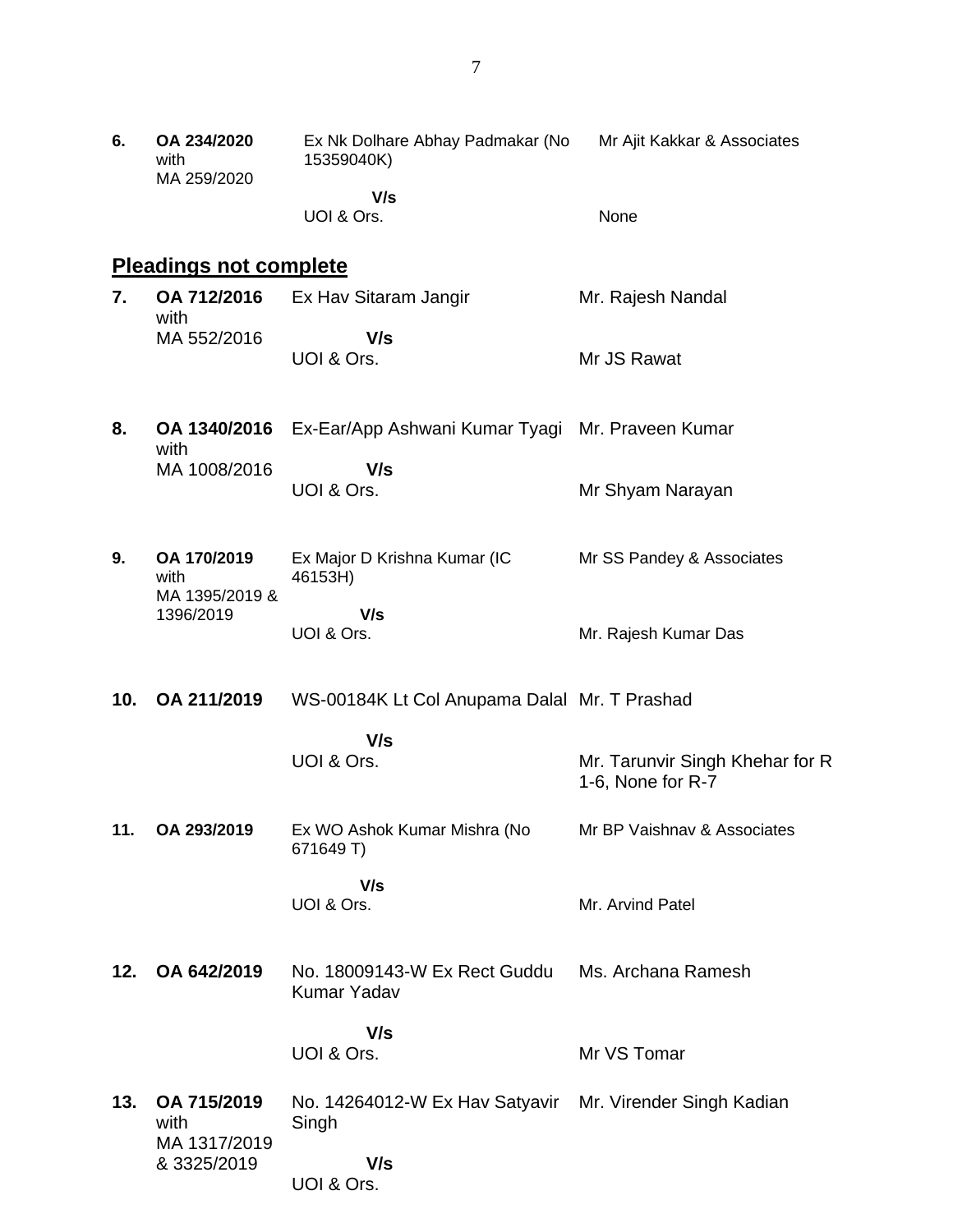|     |                                           |                                                                            | Mr DK Sabat                           |
|-----|-------------------------------------------|----------------------------------------------------------------------------|---------------------------------------|
| 14. | OA 722/2019<br>with                       | JC-381315A Ex Sub Hans Raj<br>Rathore                                      | Mr. Virender Singh Kadian             |
|     | MA 1330/2019                              | V/s<br>UOI & Ors.                                                          | Mr. V S Tomar                         |
| 15. | OA 723/2019                               | Sub (TIFC) Ramamurthy Reddy<br>Gudla (JC 299937 P)                         | Mr SS Pandey & Associates             |
|     |                                           | V/s                                                                        |                                       |
|     |                                           | UOI & Ors.                                                                 | Mr. V S Tomar                         |
| 16. | OA 740/2019<br>with<br>MA 2547/2019       | No. 20064-K Gp Capt Shishir Nagalia Mr. S S Pandey & Associates<br>(Retd.) |                                       |
|     |                                           | V/s<br>UOI & Ors.                                                          | Mr. Prabodh Kumar                     |
| 17. | OA (Appeal)<br>812/2019                   | No 9512871H Hav Amit Kumar                                                 | Mr. Indra Sen Singh/Abhishek<br>Singh |
|     | with<br>MA 1440/2019                      | V/s<br>UOI & Ors.                                                          | Mr Ashok Chaitanya                    |
| 18. | OA 999/2019<br>with                       | No. 2696524-A Ex L/Nk Mohd Jabbar Mr. Virender Singh Kadian                |                                       |
|     | MA 1667/2019                              | V/s<br>UOI & Ors.                                                          | Mr. Neeraj, Sr. CGSC                  |
| 19. | OA 57/2020                                | Maj Gen S C Sharan (Retd.)                                                 | Mr. T Prashad                         |
|     |                                           | V/s<br>UOI & Ors.                                                          | Mr Anil Gautam                        |
|     |                                           |                                                                            |                                       |
| 20. | <b>Miscellaneous</b><br>MA 257/2020<br>ın | IC 58759W Lt Col Elvin Jacob<br>(Convict)                                  | Mr Anil Srivastava & Associates       |
|     | OA (Appeal)<br>2394/2019                  | V/s<br>UOI & Ors                                                           | Mr Tarunvir Singh Khehar              |
| 21. | MA 265/2020                               | IC-44450X Capt CB Nehra (Retd)                                             | Mr SM Dalal                           |
|     | ın<br>MA 1743/2019<br>ın                  | V/s<br>UOI & Ors                                                           | Mr. V S Tomar                         |

OA 1064/2016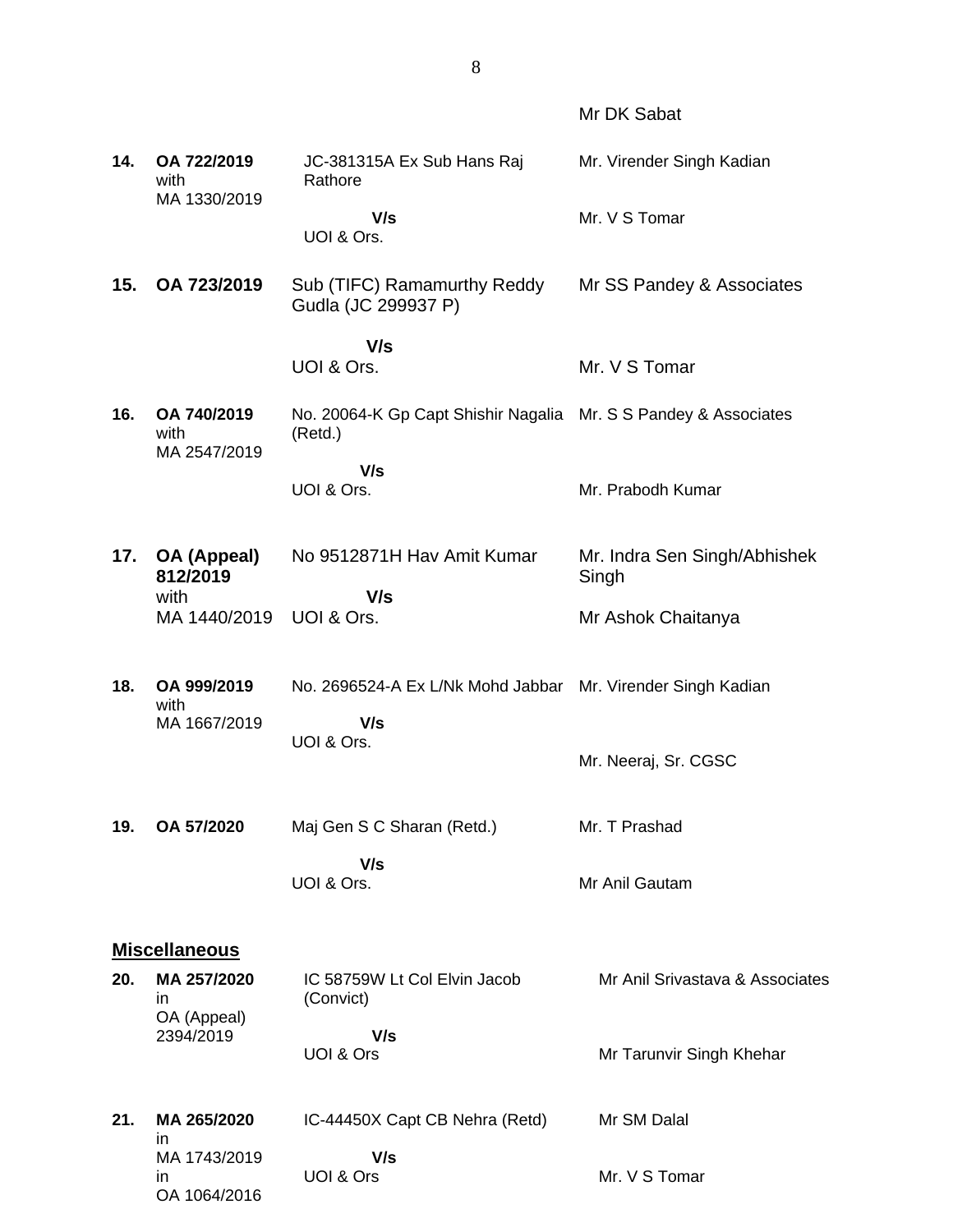# **Pleadings are completed**

| 22.         | OA 1002/2016<br>with       | Air Commodore Pankaj Vishnoi         | Mr. S S Pandey                       |
|-------------|----------------------------|--------------------------------------|--------------------------------------|
|             | MA 853/2017 &<br>1057/2017 | V/s<br>UOI & Ors.                    | Mr Karan Singh Bhati, Sr CGSC        |
| <b>WITH</b> |                            |                                      |                                      |
| 23.         | OA 22/2017<br>with MA      | Air Commodore Navish Bahri           | Mr. S S Pandey                       |
|             | 1054/2017                  | V/s<br>UOI & Ors.                    | Mr Karan Singh Bhati, Sr CGSC        |
| <b>WITH</b> |                            |                                      |                                      |
| 24.         | OA 27/2017<br>with MA      | Air Cmde Chandramouli                | Mr. S S Pandey                       |
|             | 1056/2017                  | V/s<br>UOI & Ors.                    | Mr VS Tomar                          |
| <b>WITH</b> |                            |                                      |                                      |
| 25.         | OA 28/2017<br>with MA      | Air Cmde Manoj Kumar Masand          | Mr. S S Pandey                       |
|             | 1055/2017                  | V/s<br>UOI & Ors.                    | Mr Prabodh Kumar                     |
| <b>WITH</b> |                            |                                      |                                      |
| 26.         | OA 30/2017                 | Air Commodore S R Gharpure<br>(Retd) | Mr. S S Pandey                       |
|             |                            | V/s<br>UOI & Ors.                    | Dr Vijendra Singh Mahndiyan          |
| <b>WITH</b> |                            |                                      |                                      |
| 27.         | OA 161/2017                | Air CMDE P K Sharma                  | Mr. Ajit Kakkar                      |
|             |                            | V/s<br>UOI & Ors.                    | Mr Karan Singh Bhati, Sr CGSC        |
| <b>WITH</b> |                            |                                      |                                      |
| 28.         | OA 645/2017                | Gp Capt (TS) Jagat Singh Rana        | Mr. Ajai Bhalla & Satya<br>Saharawat |
|             |                            | V/s<br>UOI & Ors.                    | Mr Ashok Chaitanya                   |